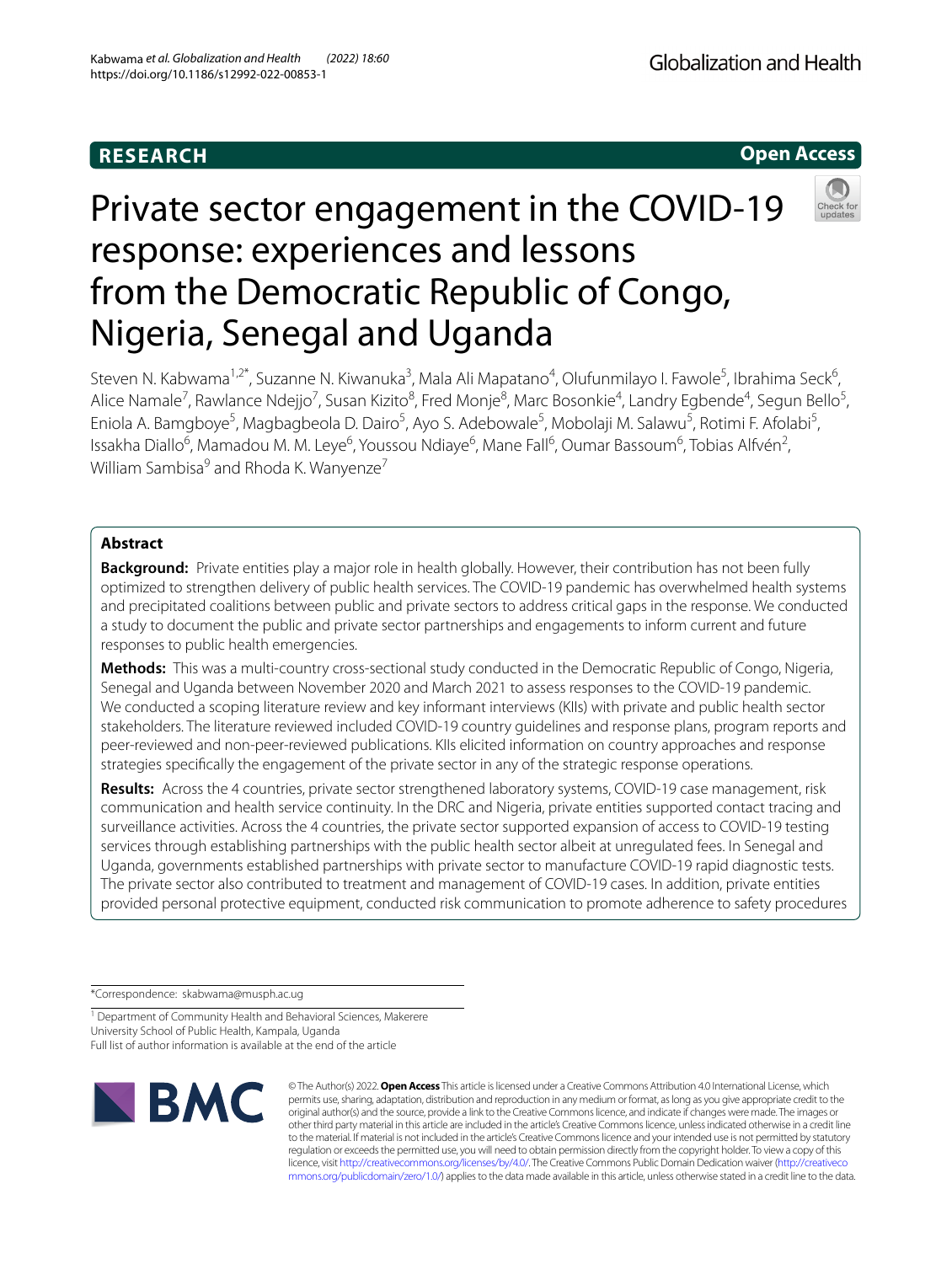and health promotion for health service continuity. However, there were concerns related to reporting, quality and cost of services, calling for quality and price regulation in the provision of services.

**Conclusions:** The private sector contributed to the COVID-19 response through engagement in COVID-19 surveillance and testing, management of COVID-19 cases, and health promotion to maintain health access. There is a need to develop regulatory frameworks for sustainable public–private engagements including regulation of pricing, quality assurance and alignment with national plans and priorities during response to epidemics.

**Keywords:** COVID-19, Private sector, COVID-19 testing, Public–private partnerships

# **Introduction**

The Corona Virus Disease 2019 (COVID-19) pandemic is by far the biggest and most devasting public health crisis of the new millennium. It has caused signifcant disruption of global and national economies, and reversed years of investment in economic and social capital development. The pandemic has overwhelmed health systems, particularly in low- and middle income countries (LMICs) where the provision of essential services for communicable and noncommunicable diseases including mental health, maternal and child health services as well as nutrition services have been signifcantly disrupted [\[1](#page-8-0), [2\]](#page-9-0). The pandemic has blatantly exposed the inability of the public sector to independently deliver on global and national development and health system goals [[3\]](#page-9-1). Recent literature has also shown that there is a multiplicity of factors that explain the variation in COVID-19 disease burden on health systems [[4](#page-9-2)].

The engagement of the private sector in health systems strengthening and service delivery is important in augmenting public health sector efforts and scarce resources in improving the health outcomes and well-being. In their guidance on developing national action plans for health security, the World Health Organization (WHO) emphasized that both public and private entities from multiple sectors including health, agriculture, environment, security, emergency management, education and transportation should work hand-in-glove to support their nation's development of capacities for health security [[5\]](#page-9-3). Furthermore, the WHO provided a framework for governance that will facilitate the private sector to contribute to the achievement of health security and Universal Health Coverage (UHC)  $[6]$  $[6]$ . The private sector is broadly defned and difers across domains of interest, contexts and countries. For instance, the Organization for Economic Cooperation and Development (OECD) glossary of statistical terms defnes the private sector as "private corporations, households and non-proft institutions serving households [[7\]](#page-9-5)". It includes large multinationals to micro-enterprises, SMEs to cooperatives, and even informal economy structures. Within the health sector the WHO defnes the private health sector as all institutions and individuals that are neither owned nor directly controlled by governments and are involved in the provision of health services including for-proft, notfor-proft, formal, informal, domestic and international entities [[8\]](#page-9-6). For the purposes of this article we will adopt both defnitions to include corporations and non-proft institutions as well as individuals.

The Global Health Security Index (GHSI), a preparedness and response framework used to assess country capacities for responding to public health emergencies, reported that only 11% of 195 countries assessed using this framework had established formal ways to engage the private sector in public health emergency preparedness and response [\[9](#page-9-7)]. In most countries therefore, civil society organizations, for-proft and not-for-proft entities as well as multi-lateral organizations have engaged in the COVID-19 response to curtail the spread of the virus and ensure continued access to essential services. The engagement and participation models of the private sector with the public sector in the response to the COVID-19 pandemic in LMICs and in Sub-Saharan Africa is yet to be documented. There are knowledge gaps and limited documentation of models adopted for efective implementation of public–private sector partnerships that fully leverage the private sector involvement in healthcare service delivery including health systems strengthening [[10](#page-9-8)] including epidemic preparedness and response in particular. We conducted a multi-country study to document the procedures, policies and strategies for responding to the COVID-19 pandemic adopted in four countries in Sub-Saharan Africa, namely in the Democratic Republic of Congo, Nigeria, Senegal, and Uganda. The experiences and lessons are relevant currently as countries respond to COVID-19 and roll out vaccination as well as deal with future public health emergencies.

## **Methods**

## **Study area**

This was a multi-country study conducted in the Democratic Republic of Congo (DRC), Nigeria, Senegal and Uganda to assess and document country responses to the COVID-19 pandemic in sub-Saharan Africa. Countries were included in the study because of their historical experience in managing public health emergencies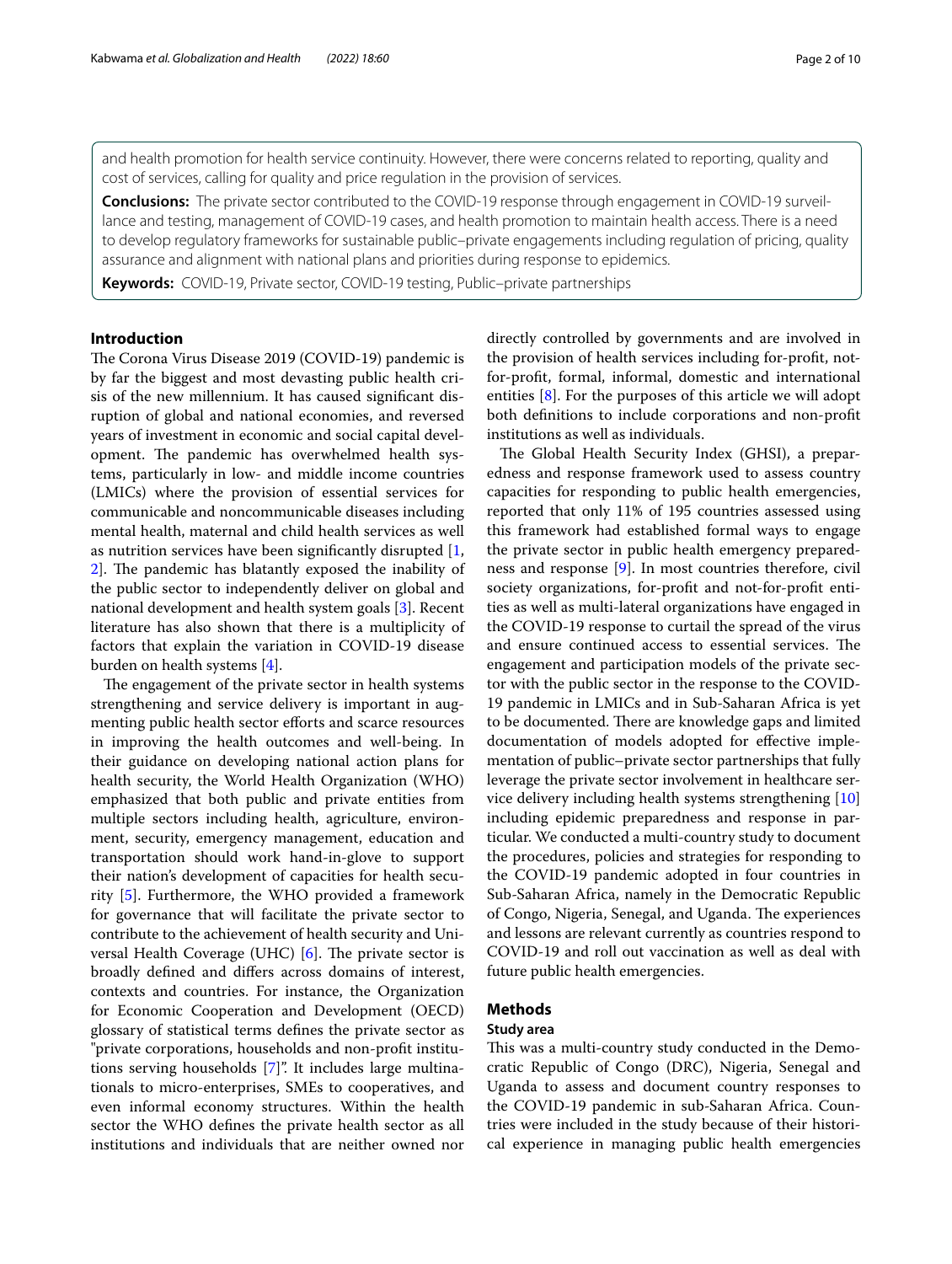of international concern  $[11-14]$  $[11-14]$  and a variation in the COVID-19 responses [[15\]](#page-9-11) to provide an opportunity for learning across countries.

#### **Study countries**

Nigeria and Senegal are located in West Africa, the Democratic Republic of Congo in Central Africa and Uganda in East Africa.

All 4 countries had coordination structures that allowed for a multi-sectoral engagement in the response including non-governmental organizations and international organizations such as WHO. The DRC had a multisectoral response committee (Comite multisectoriel de reposte) that was headed by the prime minister and with a secretariat at the Ministry of Health. In Nigeria, there was a Presidential Taskforce that included ministries and government agencies, and an inter-ministerial multi-sectoral technical working group with a secretariat at the Federal Ministry of Health. Senegal had a National Epidemic Management Committee (CNGE) that allowed for multi-sectoral engagement. Uganda had a National Taskforce that was headed by the President and included various ministries as well as a strategic level committee.

#### **Study design**

The study employed qualitative methods to obtain information about the engagement of the private sector in the COVID-19 response across the four countries in the DRC, Nigeria, Senegal and Uganda. For the purposes of this paper, we focused on the engagement of health and non-health for-proft and not-for-proft, formal, informal, domestic or international organizations in any of the strategic preparedness and response operations of the COVID-19 response [\[16](#page-9-12)].

#### **Data collection**

The data collection started with a review of literature which was then supplemented with interviews with key informants. Data collection for both the literature review and qualitative interviews across the four countries started in November 2020 and was concluded by March 2021.

## **Literature review**

The literature review focused on studying each country's COVID-19 country guidelines and response plans, program reports, websites, meeting minutes and presentations. The review also involved a search and curation of peer-reviewed and non-peer-reviewed publications describing the COVID-19 response in general and the involvement of the private sector either individually and/ or collectively with the public sector in each country's response to COVID-19 epidemic.

#### **Key informant interviews**

Key informant interviews (KIIs) were conducted to understand and document country COVID-19 response approaches, practices, and strategies with the engagement of the private sector in as one of the key thematic areas. Overall, the KIIs were conducted to elicit information on each country's response including COVID-19 response coordination, COVID-19 surveillance and contact tracing, laboratory testing, case management and continuity of essential services. Specifcally, this study focuses on fndings related to the involvement of the private sector in COVID-19 strategic preparedness and response operations including coordination, risk communication and community engagement, surveillance, points of entry, rapid response teams, national laboratory systems, infection prevention and control, case management or logistics, procurement and supply management [[16\]](#page-9-12). Key informants included health managers at various levels of the health system, health facility staff such as nurses and midwives, policy makers at the national level, and community health workers. In the DRC, 22 interviews were conducted, in Nigeria, 32 interviews were conducted, in Senegal, 21 interviews were conducted and in Uganda, 35 interviews were conducted. The interviews were conducted either over the phone, using internet electronic communication platforms like Zoom™ or in-person in strict observance of COVID-19 standard prevention operating procedures like physical distancing and mask wearing.

#### **Data management and analysis**

Findings from the literature review about the engagement of the private sector were categorized using the building blocks of a health system [[17\]](#page-9-13) as the guiding framework and further presented by the specifc strategic preparedness and response operations of the response [\[16\]](#page-9-12).

All interviews were audio recorded and transcribed verbatim. The interview transcripts were read to generate a codebook based on the broad themes of the study objectives. The coding was done in a computer program for data analysis (Atlas.ti). The codes were then resynthesized into subthemes. Results were presented as quotes to supplement fndings from the literature review about the engagement of the private sector in the COVID-19 response.

#### **Ethical considerations**

This work was part of the Bill and Melinda Gates Foundation and Gates Venture funded "Assessment of the COVID-19 Response in the DRC, Nigeria, Senegal and Uganda" project for which each participating country obtained ethical approval to conduct the study. In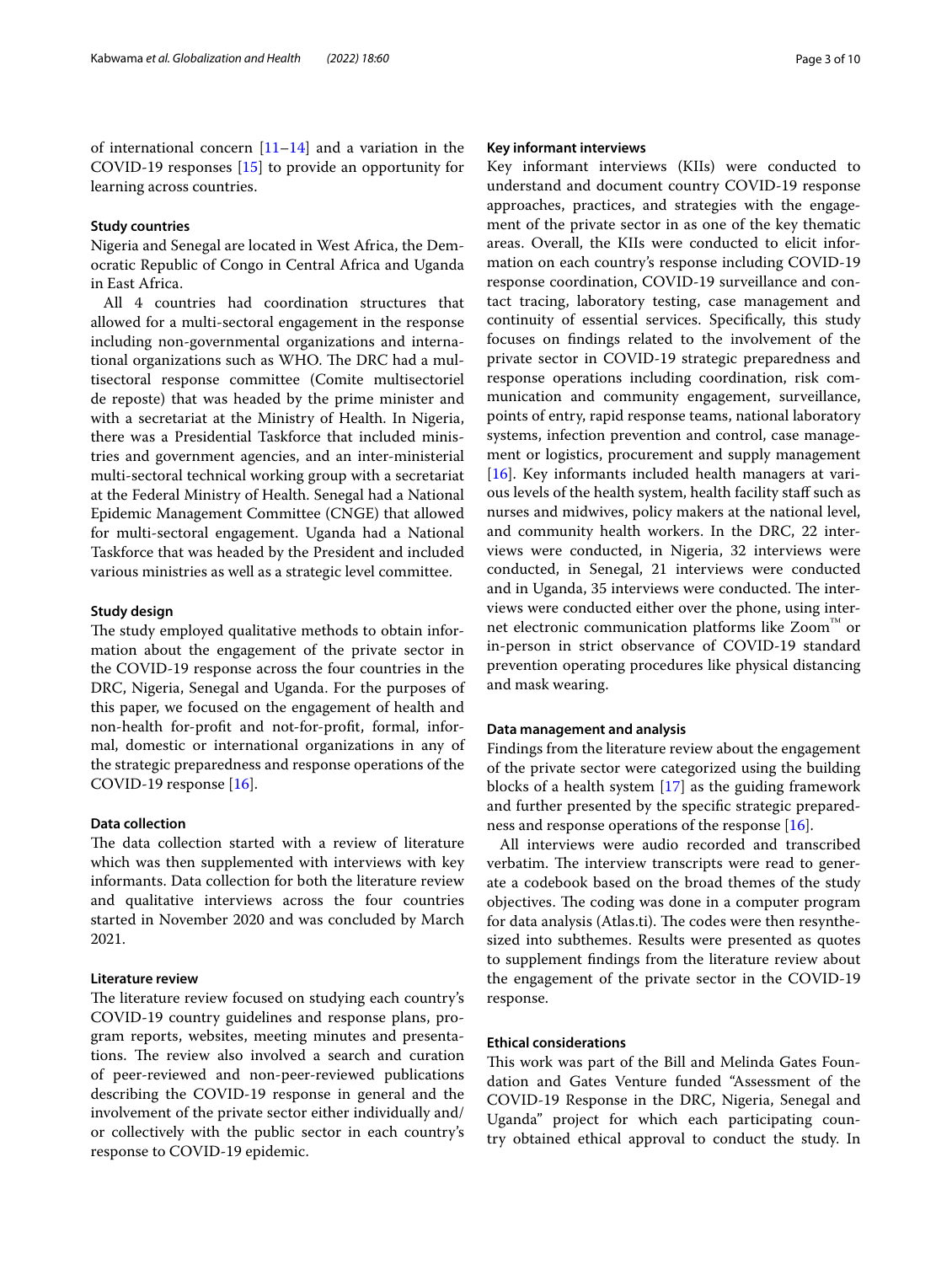Uganda, the study obtained ethical approval from the Makerere University School of Public Health Higher Degrees Research and Ethics Committee (HDRC #903) and was registered with the Uganda National Council for Science and Technology (UNCST #HS1121ES). In the DRC, the study was approved by the Kinshasa School of Public Health Ethics Committee. In Nigeria, the study was approved by National Health Research Ethics Committee and in Senegal by the National Committee of Ethics and Research. The research protocols and data collection tools were written in English and translated into French for use in the Francophone countries (DRC and Senegal) to ease data collection and align with country administrative and cultural requirements.

# **Results**

# **Study countries**

The DRC and Nigeria are considerably larger in geographical area compared with Senegal and Uganda, and all 4 countries have relatively young populations. The DRC has a population of 85 million people with 52% of the population under the age of 15 years. The proportion of the population below 30 years represents 75% while that of elderly people (60 years and over) is 4% [[18\]](#page-9-14). Nigeria has a population of 206 million people of whom 46% are aged 14 years and below, 50% are aged 15 to 64 years and 4% are aged 65 years and above  $[19]$  $[19]$ . The total population in Senegal is 16.7 million people of whom 41.2% are 14 years old and below, 56% aged 15–64 years and 3.0% aged 65 years and older [[20](#page-9-16)]. Uganda has a population of 41.6 million people of which 53% are less than 18 years [\[21](#page-9-17)]. Adolescents and youth (10–24 years) are 35% while 4% (1.7 million) of the population are older than 60 years [\[22](#page-9-18)].

# **Private sector engagement in the COVID‑19 response across the four countries**

The private sector, both not-for-profit and for-profit entities, participated in COVID-19 strategic preparedness and response operations including strengthening national laboratory systems, treatment and management of COVID-19 cases, risk communication and health promotion and supporting the continuity of access to health services among others, at both national and sub-national levels. In addition, health and nonhealth private sectors including civil society organizations, individuals, non-governmental organizations and media houses including individuals participated in the COVID-19 response in the four selected countries. The engagement of the private sector can be broadly categorized as support by private for-proft and private not-for-proft health and non-health organizations (Table [1\)](#page-3-0).

<span id="page-3-0"></span>

|  | Table 1 Typology of private sector actors engaging in the COVID-19 pandemic response across the DRC, Nigeria, Senegal and Uganda |  |  |
|--|----------------------------------------------------------------------------------------------------------------------------------|--|--|
|  |                                                                                                                                  |  |  |

|                        | <b>DRC</b>                                                                                                                                                                  | Nigeria                                                                                                                         | Senegal                                                                                                                                                                                                   | Uganda                                                                                                                                    |
|------------------------|-----------------------------------------------------------------------------------------------------------------------------------------------------------------------------|---------------------------------------------------------------------------------------------------------------------------------|-----------------------------------------------------------------------------------------------------------------------------------------------------------------------------------------------------------|-------------------------------------------------------------------------------------------------------------------------------------------|
| Private for-profit     |                                                                                                                                                                             |                                                                                                                                 |                                                                                                                                                                                                           |                                                                                                                                           |
| Health                 | • Laboratory testing companies<br>· Hospitals & clinics,<br>• Manufacturers of therapeutics                                                                                 | • Laboratory testing companies<br>• Hospitals & clinics,<br>• Ambulatory service companies                                      | • Laboratory testing companies<br>• Hospitals & clinics,<br>• Rapid test manufacturing<br>companies<br>• Personal Protective Equipment<br>(PPE) manufacturing companies<br>• Hand sanitizer manufacturers | • Laboratory testing companies<br>• Hospitals & clinics<br>• Rapid test manufacturing<br>companies<br>• Hotels for quarantine & isolation |
|                        | Non-Health • Telecom companies                                                                                                                                              |                                                                                                                                 | • Financial institutions e.g. banks                                                                                                                                                                       | • Telecom companies<br>• Media companies<br>• Manufacturing companies<br>• Transport companies<br>• Ambulance service companies           |
| Private not-for-profit |                                                                                                                                                                             |                                                                                                                                 |                                                                                                                                                                                                           |                                                                                                                                           |
| Health                 | • Hospitals<br>• Health information system<br>companies such as Bluesquare<br>• Laboratory testing companies<br>· Multilateral organizations, e.g.,<br>WB, WHO, UNICEF, CDC | • Coalitions, e.g., CACOVID,<br>· Multilateral organizations e.g.<br>WHO, UNICEF, US CDC                                        | · Multilateral organizations e.g.,<br>WHO, UNICEF, US CDC                                                                                                                                                 | · Multilateral organizations e.g.,<br>WHO, UNICEF, US CDC<br>• Hospitals<br>• Civil Society Organizations                                 |
| Non-health             |                                                                                                                                                                             | • Donations by private indi-<br>viduals, Private foundations e.g.,<br>Kensington Adebutu Foundation<br>· Religious institutions |                                                                                                                                                                                                           | • Associations e.g., Uganda Bank-<br>ers Association<br>· Private individuals providing<br>food, IPC materials, transport for<br>the sick |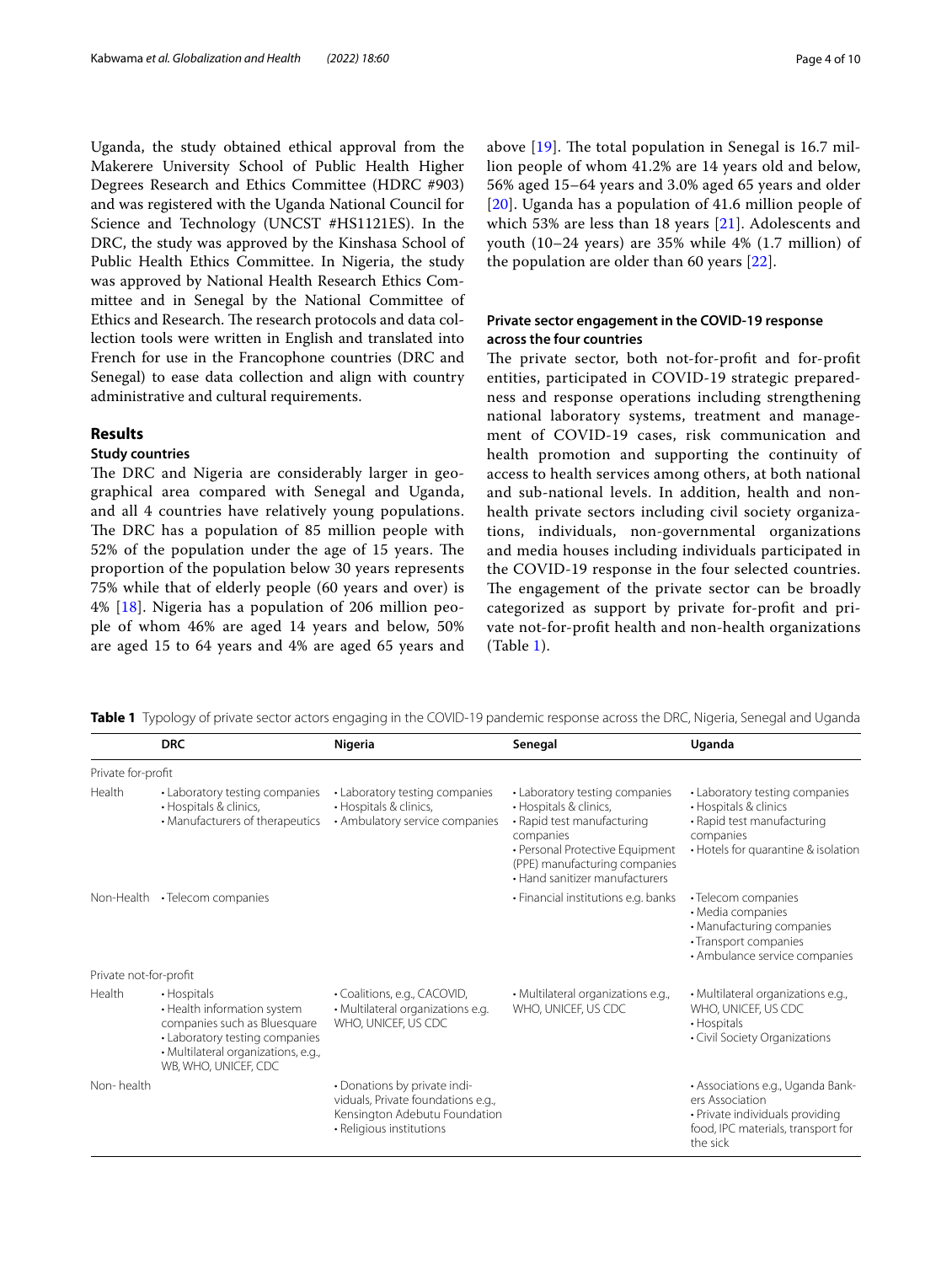# **Private sector partnership in surveillance and access to testing services**

In the DRC and Nigeria, private entities supported the surveillance activities of the COVID-19 response. In the DRC, in June 2020, a Belgian company (Bluesquare) that provides services for digitizing health systems partnered with the Ministry of Health to implement an e-surveillance system using the existing national surveillance system (District Health Information System). The system incorporated COVID-19 indicators into DHIS-2 and improved timeliness of reporting of these indicators [\[23](#page-9-19)]. This process involved the development and validation of the electronic version of the data collection tools used for COVID-19 surveillance, confguration of the adopted COVID-19 data collection tools on mobile phones, computers and testing of the two systems in some health zones. In Nigeria the private laboratories were involved in tracking and re-testing travellers /returnees after quarantine.

Across the 4 countries, the private sector supported expansion of access to testing services. At the beginning of the pandemic in DRC (June 2020), two laboratories located in Kinshasa (HJ Hospital and Centre Médical Diamant) were commissioned to provide free COVID-19 testing services. The Technical Secretariat through the National Biomedical Research Institute (NBRI) beginning June 2020, regularly supplied these laboratories with testing kits and other essential commodities. The cost of a COVID-19 test in DRC ranged between \$55 to \$75 per test. In Senegal, private laboratories provided testing services at about \$42 per test. In Nigeria, private sector laboratories expanded access to testing services through increasing the number of sample collection and testing sites, and they levied a fee of about \$125. The use of both private and public laboratories was able to increase the testing throughput in Nigeria to about 15,000—20,000 samples daily by January 2021. In Uganda, at the beginning of the pandemic, all testing services were conducted by the government national laboratories. By October 2020, only symptomatic cases and contacts of confrmed COVID-19 cases were tested by government for free while those that did not fulfl the testing criteria paid \$65 equivalent to be tested at private laboratories. This strategy provided a suitable option for individuals who wished to be tested but were ineligible for free testing such as travellers. In Uganda, all COVID-19 private sector testing laboratories went through a certifcation or accreditation process prior to provision of testing services to the public. The Uganda Ministry of Health (MoH) received applications from private laboratories for accreditation and have the laboratories assessed by a team of experts to ascertain their capacities (i.e., in human resources capacity, equipment availability, quality assurance, standard operating procedures). Furthermore, the MoH required two staf from the private laboratory to be trained at the national reference laboratory. Following formal training these trainees received a panel of 20 samples (5 positives and 15 negatives) to run in their laboratories and the results verifed by the national reference laboratory before they were certifed to conduct COVID-19 tests. Similarly, in Nigeria, the MoH accredited and approved 36 private laboratories to provide testing services at a fee to international travellers who required a negative polymerase chain reaction (PCR) test result before travelling. Leveraging and partnering with the private laboratories had its own challenges. In the DRC, there were gaps in oversight and quality assurance of the laboratory testing by the private sector. Some private laboratories failed to fully comply with the testing algorithm by using rapid diagnostic tests before their certifcation which led to the termination of the collaboration by the National Biomedical Research Institute (NBRI). Another challenge related to the engagement of the private sector in the provision of testing services was low reporting of the cases in the national surveillance system. For example, in Uganda, there was poor and/ or non-reporting of cases from providers of private health services [[24](#page-9-20), [25](#page-9-21)] including laboratory testing data into the national information system.

In Senegal and Uganda, Ministries of Health partnered with the private sector to increase access to testing services through establishing partnerships for manufacturing COVID-19 rapid diagnostic tests. In Senegal, a novel rapid diagnostic test (RDT) platform (DiaTropix) was launched by Pasteur Institute in November 2020 to support manufacture of diagnostics for several diseases including COVID-19 antigen RDTs [\[26](#page-9-22), [27\]](#page-9-23). DiaTropix is a private non-proft company for manufacturing RDTs. In collaboration with the Mérieux Foundation, the Foundation for Innovative and New Diagnostics (FIND), the companies manufactured RDTs to detect COVID-19. By July  $31<sup>st</sup> 2021$ , 1000,000 test kits had been produced of which 50,000 had already been delivered to the Ministry of Health. In Uganda, the government established a partnership with Astel Diagnostics; a private company to produce RDTs. The RDTs were launched on March 18<sup>th</sup>, 2021 by Makerere University. Development of the kit was supported through public and private sectors including the Government of Uganda, Makerere University through the Research and Innovations Fund, the French Embassy in Uganda, the Uganda Bankers Association, and Astel Diagnostics Uganda, a WHO certifed manufacturer.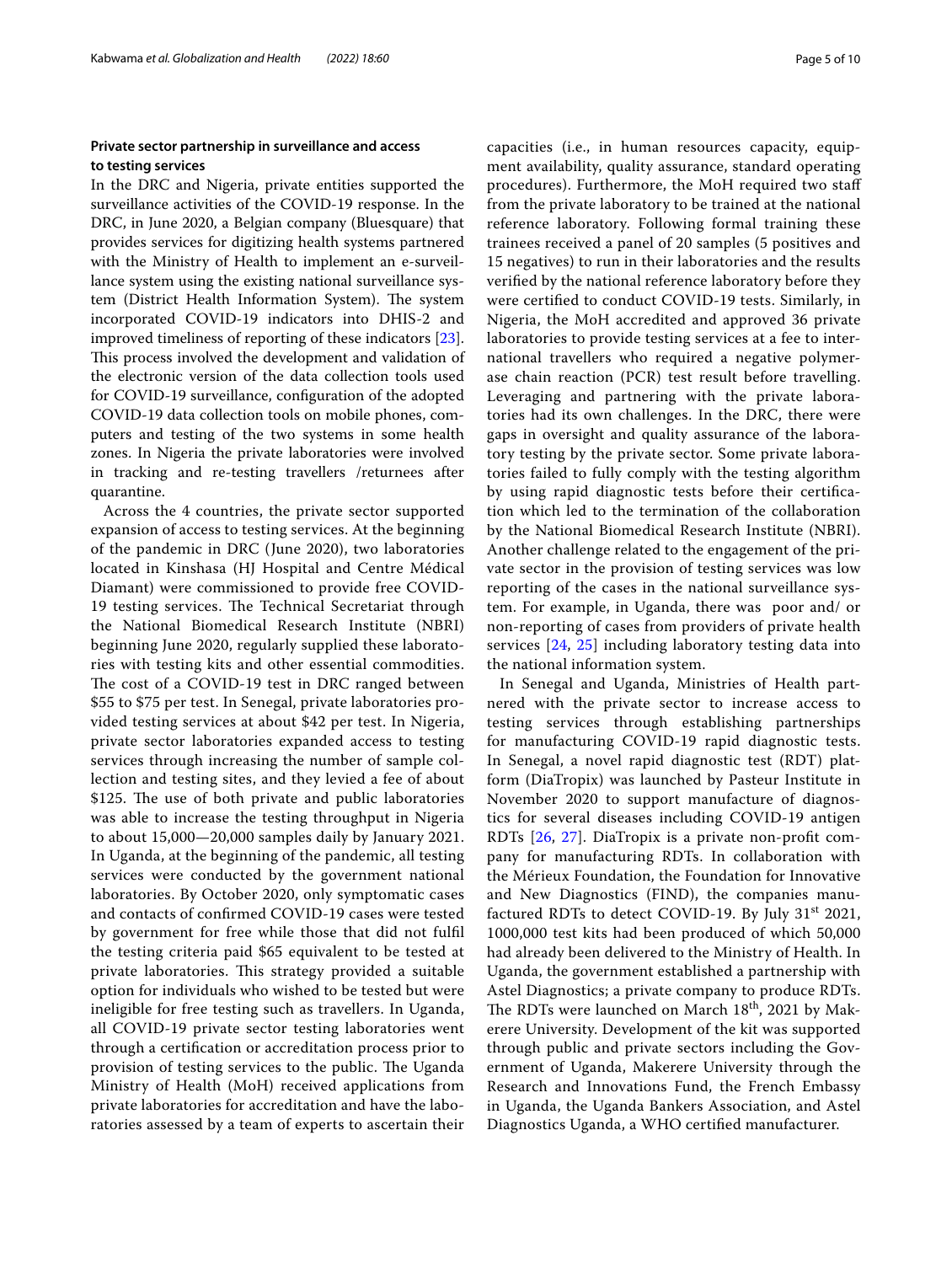#### **Treatment and management of COVID‑19**

Prior to the COVID-19 pandemic, the government of the Democratic Republic of Congo successfully partnered with Pharmakina, a local manufacturer of malaria therapeutics, to produce the chloroquine and the hydroxychloroquine for COVID-19 case management.

In Nigeria, the Coalition Against COVID-19 (CACOVID) partnership between the private sector and the Federal Government of Nigeria, and the Nigeria Centre for Disease Control (NCDC) and the WHO provided and equipped medical facilities in the six geopolitical zones in Nigeria. The partnership created testing, isolation and treatment centers, provided Intensive Care Units (ICUs) and molecular testing laboratories. Some key informants had this to say:

*"Te response gets funds, (this included) funds from the Government, from private sectors, from individuals and also from diferent partners and NGOs." (KII-6, Member of Essential Health Services Coordinator in Nigeria at National Level)*

In Nigeria and DRC, other areas of support by the private sector in the COVID-19 response were in the manufacture of disinfectants and personal protective equipment including masks, face shields and hand sanitizers, provision of space for quarantine and isolation and COVID-19 case management and treatment as noted below by a key informant in the DRC.

*"Some brewing companies provided water and alcohol disinfectants to health facilities including to non-COVID essential health services in Kinshasa during the state of emergency period." [KII-4, Nurse, Kinshasa University Teaching Hospital]*

In Nigeria, local non-governmental organizations such as the Kesington Adebutu Foundation (KAF) donated infection prevention and control commodities including personal protective equipment and ambulances to state health facilities.

In Uganda, the Ministry of Health partnered with owners of privately owned hospitality establishments to provide quarantine services. Private oil and alcohol beverage companies also donated infection prevention and control commodities, ambulances and oxygen to government health facilities.

#### **Risk communication and health promotion**

In the DRC, fndings from key informant interviews showed that the private sector engaged in communication to the public through social media to promote access to health services.

*"A private health facility, HJ Hospital, which had observed a 50% decrease in its health services use following state of emergency period and because the population had fear to be infected by COVID-19 at the hospital, decided to use social media (Facebook, Youtube, etc) to promote prompt careseeking behavior and to raise public awareness about strong Infection Prevention and Control (IPC) measures put in place at the health facility to avoid risk of contamination." KII-6, Management Officer, Kinshasa Health Provincial Office* 

In addition, telecommunication companies were involved in health promotion and risk communication through sending short message services (SMS) on the importance of seeking health services promptly for those that might have symptoms. In addition, messages were also directed to the mothers of children under fve years of age for promoting use of routine immunization services. In Uganda, sensitizations about COVID-19 and the importance of infection prevention were supported by a number of private media companies. For example, a Cement Company provided megaphones to be used by community health workers to conduct COVID-19 sensitizations in their communities. Media companies provided free airtime for health workers to conduct radio talk shows to address fears about COVID-19 in the community. Another example was the *"tosemberera "* campaign which translates "do not come near me" was a multi-lingual information campaign coined to promote social distancing to curb transmission of the virus from person to person. Media companies worked jointly to ensure consistent messages like testimonies of people who recovered during the first wave of COVID-19. The risk communication messages emphasized social distancing, avoiding crowds, wearing of masks and washing hands using soap and water or sanitizing hands.

#### **Supporting continuity of access to other health services**

The private sector supported the continuity of access to essential health services by providing essential health services such as maternal and child health services during the pandemic, provision of transport to health workers, establishment of digital platforms to allow access to tele-laboratory and tele-pharmacy services [\[28\]](#page-9-24) among others. The role of the private sector in ensuring continuity of access to health services was stated by several key informants:

"The private sector has been pivotal to providing *essential health services to people generally. The government facilities can never be enough and you fnd out in most places there are more private facilities than public facilities... The private facilities are*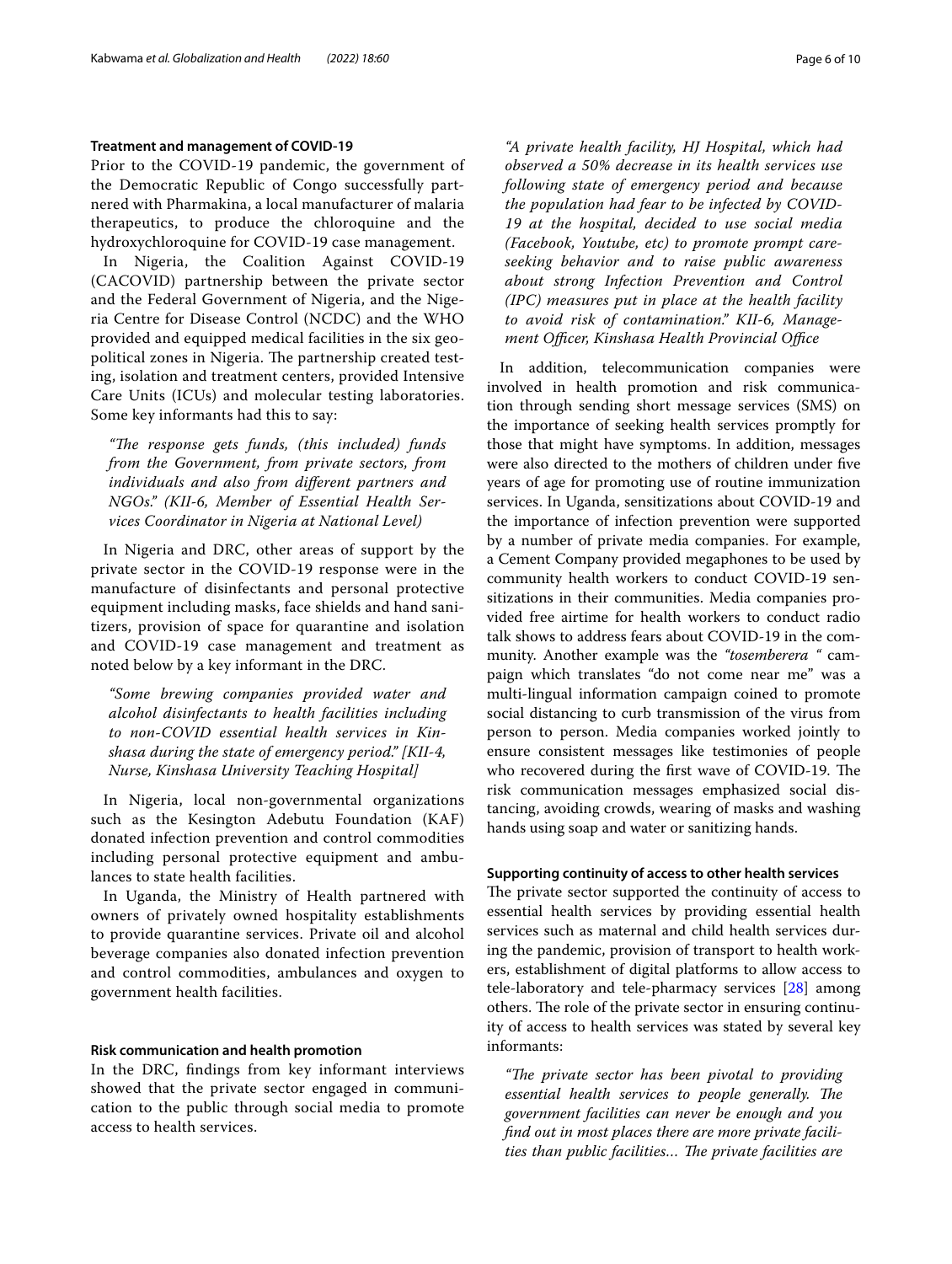*beginning to serve as treatment centers for COVID-*19... They have played a very big role in providing *essential health services" (KII-12, State Epidemiol* $ogy$  *Officer, at State Level*)

The private sector utilized telemedicine and other digital health solutions to fll the service delivery gap caused by patients' fears of accessing public facilities [\[29](#page-9-25)]. This involved the provision of tele-consultation and tele-psychiatry services.

In Senegal, private companies were engaged in the COVID-19 response through corporate social responsibility activities. For example, Societe Generale Banques au Senegale (SGBS) and Ecobank supported the Mermoz Health Post in a district of Dakar by donating infection prevention and control material such as face masks, soap, and alcohol-based sanitizers. In the medical regions, the association of private doctors (Private Sector Alliance, ASPS) supported the response and played a major role in the response to COVID-19 and maintenance of services through provision of health workers.

In Uganda, the private sector engaged in the COVID-19 response through provision of transport for both patients and health workers. In Tororo, a district in Eastern Uganda, for example, a private bus company donated transport services to transport patients to health facilities as well as transportation for health workers. Furthermore, some private partners donated PPEs, sanitation materials, fuel and food. One of the key informants noted:

*"…We realized that there was a big challenge of transport bringing health workers to work and also bringing patients because of restrictions on use of motor bikes to carry passengers… we worked with a local bus company which provided buses to transport patients and health workers." KII Six, General Hospital (Uganda)*

In Tororo District in Uganda, individuals including church leaders, health inspectors offered their cars to support movement of mothers to health facilities for deliveries and other emergency services in the communities.

In Lamwo District in Uganda, health workers in private clinics were trained to offer quality services such malaria, pneumonia and identifcation of danger signs for pregnancy and to make appropriate referral especially for pregnant mothers. Regarding supplies and commodities, private pharmacies enabled people to buy personal protective equipment (PPEs) and flled in widespread stockouts. Private pharmacists also provided medicines in the remote areas in the Northern and West Nile regions of the country.

Private companies also provided physical cash to the districts and National task force to support the COVID-19 response. Donations like food also helped staf remain at the station to ensure the continuity of essential services.

#### **Discussion**

The private sector engaged in the COVID-19 response in DRC, Nigeria, Senegal and Uganda included both the for-profit and the not-for-profit entities. The private-forproft entities were those with products and services that directly support the response such as providers of testing and case management services. The not-for-profit private sector included entities that participated as part of corporate social responsibility and international multi-lateral organizations such as WHO, UNICEF and other civil society organizations. Efforts to fully leverage the private sector should be cognizant of the various sub-categories within the private sector and the variation in objectives and motives of each entity so that partnerships are mutually beneficial and sustainable.

The engagement of the private sector in the COVID-19 response in the DRC, Nigeria, Senegal, and Uganda can be categorized into four broad themes, namely COVID-19 surveillance and access to testing, management of cases for COVID-19, conducting risk communication and health promotion and continuity of access to other non-COVID-19 essential services. Across the four countries, governments leveraged the support from the private sector to expand access to testing services for people who needed testing services but did not fulfl the testing criteria such as international travellers. Although testing services were provided at a fee by the private sector, it reduced the demand for testing services that had to be provided by the public sector for the large numbers of international travellers. Expansion of testing services to the private sector was met by several challenges. First, of the four countries under study, only Uganda and Nigeria reported explicit procedures of quality assessment prior to being accredited to conduct COVID-19 tests. Accreditation verifes the implementation of accepted laboratory standards [[30](#page-9-26)], minimizes the variability of test results and reduces the frequency of errors [\[31](#page-9-27)]. Countries need to establish procedures for certifying private laboratories to conduct COVID-19 testing. The procedures should start with accreditation, followed by regular auditing and inspection to maintain quality and sustain the partnerships. These procedures failed in DRC because private laboratories did not comply with the recommended testing algorithm which led to the termination of the partnerships with some private sector providers. The second challenge is regulation of service fees for COVID-19 tests, which were not affordable for most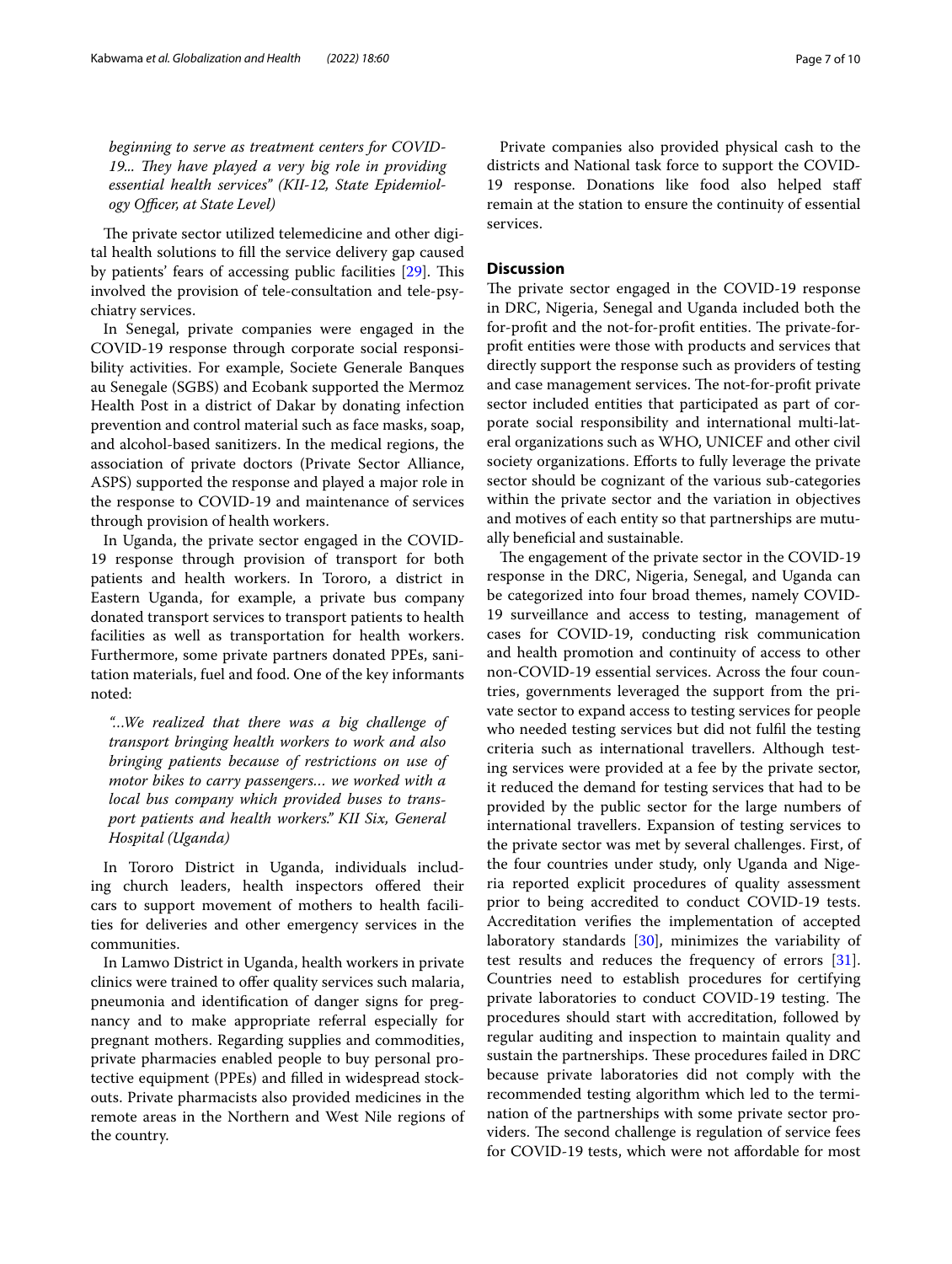of the population. For example, in Uganda, the price for COVID-19 tests by private providers were as high as \$65 per test, \$125 per test in Nigeria, between \$55 to \$75 per test, depending on the private sector provider in DRC and \$42 in Senegal. Testing for COVID-19 is so critical in the COVID-19 response that some researchers have recommended regular free mass testing to contain the spread of the virus [\[32](#page-9-28)] and is one of the explanatory factors for the exemplary performance of South Korea [[33](#page-9-29)] and Vietnam [\[34\]](#page-9-30) in containing the spread of COVID-19. Countries should develop partnerships and frameworks for the engagement of the private sector at national and international level to reduce the price of testing and increase the demand for testing services. This was exemplifed by state institutions in Senegal and Uganda who partnered with international companies to provide COVID-19 rapid diagnostic tests.

Across the four countries, the private sector was also engaged in the treatment and management of COVID-19 cases. However, there was an additional challenge of poor reporting of the services provided by the private sector into the national surveillance system particularly in Uganda. There is a need for a conducive policy environment that a) promotes and encourages involvement in emergency preparedness and response b) promotes alignment with national guidelines and requirements like reporting while c) assuring the quality of the services provided. Governments can establish partnerships with the private sector that will facilitate subsidising the cost of managing COVID-19 patients in private health facilities.

Across the four countries, the private sector including individuals and manufacturing companies provided infection prevention and control commodities such as personal protective equipment, gloves, aprons, and hand sanitizers. Infection prevention and control is indeed critical to robust preparedness and response strategies and was highlighted as one of the response operations by the WHO COVID-19 strategic preparedness and response plan [\[16](#page-9-12)] for member states in order to ensure the safety of health workers and population at large.

However, the COVID-19 strategic preparedness and response plan also included operations such as risk communication and community engagement, surveillance, points of entry (passages for international entry and exit of travellers and cargo), rapid response teams, national laboratory systems, case management, continuity of essential health services and logistics, procurement and supply management. Albeit having this framework on response, there was a lack of guidance on which areas and how to engage and optimize the private sector in the response operations to mount effective and efficiently coordinated responses. According to the Global Health Security Index [\[9](#page-9-7)] where private sector engagement in disease preparedness and response is under the capacity on emergency preparedness and response, the Democratic Republic of Congo scored 25%, Nigeria scored 12.5%, Senegal scored 12.5% while Uganda scored 0%. The WHO Joint External Evaluation of DRC [\[35](#page-9-31)] noted that although the private sector engages in disease surveillance and response, it is vague about the specifc ways in which it participates. In Nigeria, the Nigeria Centers for Disease Control (NCDC) in partnership with the Private Sector Health Alliance of Nigeria (PHN) launched the Alliance for Epidemic Preparedness and Control in 2018 to facilitate the formal engagement of the country's private sector in the preparedness, response and control of public health emergencies [[36\]](#page-9-32). However, by 2019, the Global Health Security Index noted that the initiative was yet to be operationalized [[9\]](#page-9-7). In addition, the index noted that although both Senegal and Uganda had documents that had reference to private sector engagement, e.g., the National Malaria Strategic Plan [\[37](#page-9-33)] in Senegal and the National Policy for Disaster Preparedness and Management [[38](#page-9-34)] in Uganda, there was no evidence of a policy framework to guide the engagement of the private sector in disease preparedness, response and control [[9\]](#page-9-7).

Noteworthy is that although there was signifcant material and infrastructural support for the COVID-19 response from the private sector, there was little direct support of the human resources by this sector across the 4 countries. It is only in Senegal where the association of private health care workers provided human resources to support the treatment and management of COVID-19 cases. Furthermore, capacity building initiatives such as mentoring, coaching and support supervision in the health sector should include health workers in public and private facilities to strengthen and sustain partnerships between the public and private sectors. In Uganda, media companies provided free airtime for District Health Officers to communicate about COVID-19 and continuity of essential health services such as maternal and child health services. Any guiding framework on engaging the private sector should outline ways in which private mobilization and community engagement expertise in the communication of the COVID-19 prevention messages can be fully leveraged. The framework that formalizes the engagement can clarify how the support need not be material only but should aim to leverage established infrastructure of the private entities as was done by telecommunication companies in Iran [\[39](#page-9-35)]. A starting point for the development of these guiding documents is the WHO Action Plan for Engagement of the Private Health Sector in the COVID-19 response which categorized the engagement into space (infrastructure and facilities), staff (numbers and cadres), stuff (equipment, testing, PPE, supplies), systems (data, communication,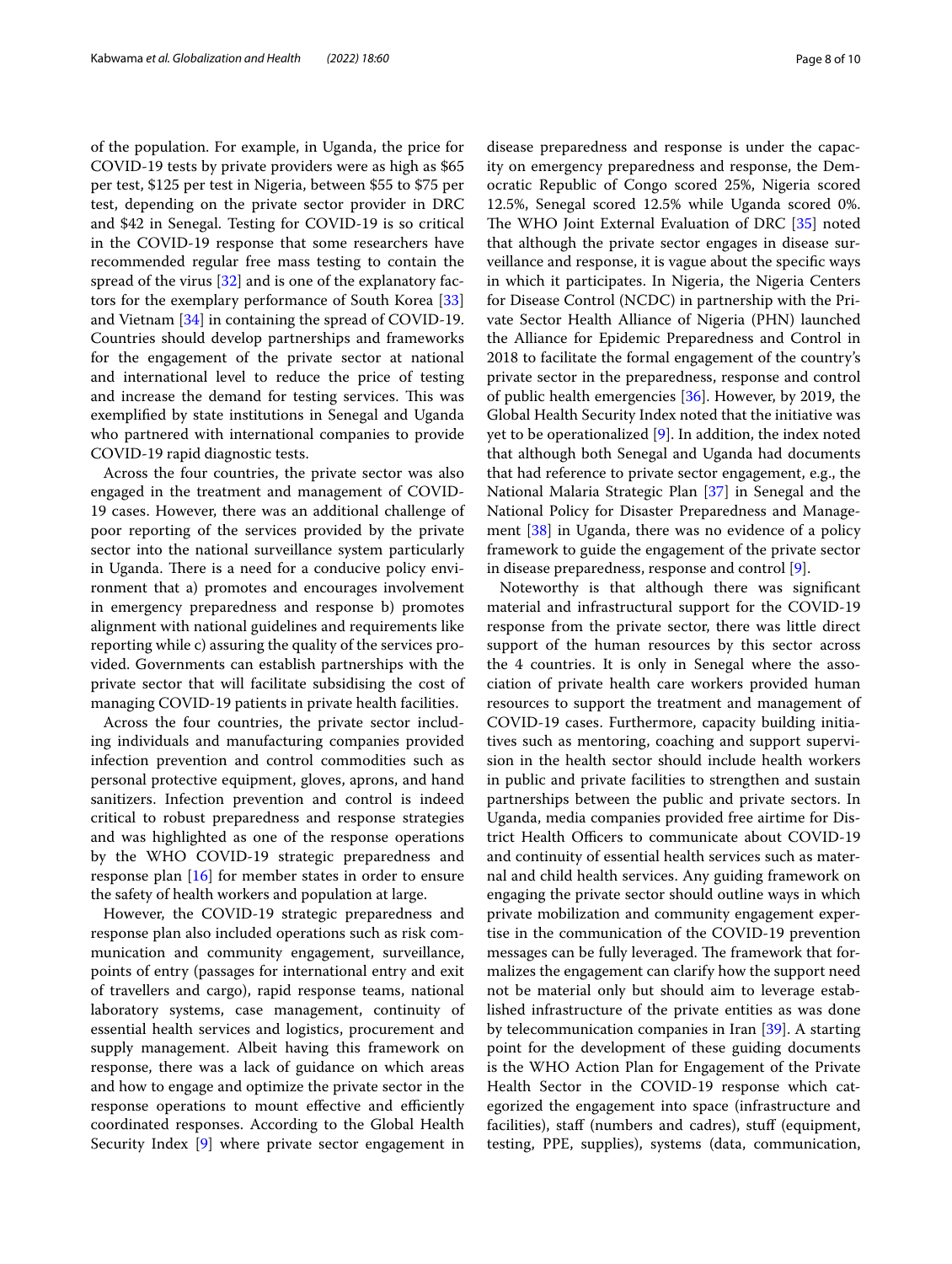transport) and supply side fnancing [\[40\]](#page-9-36). In addition to the private health sector engagement, the private–public sector partnership framework should outline how other segments of the private sectors beyond health can contribute to national priorities for the response and control of public health emergencies in general, and the COVID-19 pandemic in particular.

## **Limitations**

The results and interpretations of our findings are subject to several limitations. First, we conducted the work in the middle of a pandemic which might have limited access to some important government policies and documents. Secondly, the response to the COVID-19 pandemic has been evolving and these fndings are not comprehensive as they only capture the response during the peak of the pandemic. Similarly, the transferability of learnings and lessons is limited to countries that have similar health system contexts where the private sector plays a signifcant role in the provision of health services. However, the fndings have signifcant utility currently as countries continue to respond to new waves of the COVID-19 pandemic.

#### **Conclusions**

The private sector has contributed to the COVID-19 response through engagement in COVID-19 surveillance and testing, treatment and management of COVID-19 cases, risk communication and health promotion, and maintenance of access to other essential services. However, there is a need to further harness the public–private partnerships by developing comprehensive and evidenced-based regulatory frameworks and policy environments that promote engagement in operations of the response such as communication and community engagement, vaccination and procurement and supply management. Furthermore, the regulatory frameworks should ensure that the contribution of the private sector is aligned to national strategies and priorities and should include issues such as pricing, assurance and maintenance of the quality of services provided by the private sector.

#### **Abbreviations**

COVID-19: Corona Virus Disease 2019; DRC: Democratic Republic of Congo; GHSI: Global Health Security Index; INRB: National Biomedical Research Institute (DRC); LMIC: Low and Middle Income Country; RDT: Rapid Diagnostic Test; WHO: World Health Organization.

#### **Acknowledgements**

We thank all individuals who participated in this study. We also thank the feld data collection teams in all the partner countries for their commitment and tireless efforts in ensuring that data collection was well executed.

#### **Authors' contributions**

SNKa, SNKi, and RKW were involved in the conceptualization of the study. MAM, MB, LE conducted the data collection, analysis, interpretation and review of country fndings from DRC. OIF, SB, EAB, MDD, ASA, MMS, RFA conducted the data collection, analysis, interpretation and review of country fndings from Nigeria. IS, ID, MMML, YN, MF, OB conducted the data collection, analysis, interpretation and review of country fndings from Senegal. SNKa, SNKi, RN, SK, FM conducted data collection, analysis and interpretation and review of country fndings from Uganda. SNKa, AN, SNKi, RN, SK, FM, RKW, TA, WS conducted the cross country synthesis of fndings. SNKa wrote the frst draft of the manuscripts. All authors reviewed and approved the fnal version of the manuscript.

#### **Funding**

Financial support for this study was obtained from the Bill and Melinda Gates Foundation. The funder had no role in study design, data collection and analysis, decision to publish, or preparation of the manuscript.

#### **Availability of data and materials**

The dataset used for analysis can be availed upon reasonable request by writing an email to the corresponding author.

#### **Declarations**

#### **Ethics approval and consent to participate**

All key informants provided consent prior to conducting study procedures. This work was part of the Bill and Melinda Gates Foundation and Gates Venture funded "Assessment of the COVID-19 Response in the DRC, Nigeria, Senegal and Uganda" project for which each participating country obtained ethical approval to conduct the study. In Uganda, the study obtained ethical approval from the Makerere University School of Public Health Higher Degrees Research and Ethics Committee (HDRC #903) and was registered with the Uganda National Council for Science and Technology (UNCST #HS1121ES). In the DRC, the study was approved by the Kinshasa School of Public Health Ethics Committee. In Nigeria, the study was approved by National Health Research Ethics Committee and in Senegal by the National Committee of Ethics and Research. The research protocols and data collection tools were written in English and translated into French for use in the Francophone countries (DRC and Senegal) to ease data collection and align with country administrative and cultural requirements.

#### **Consent for publication**

Not applicable.

# **Competing interests**

All authors declare that they have no competing interests.

#### **Author details**

<sup>1</sup> Department of Community Health and Behavioral Sciences, Makerere University School of Public Health, Kampala, Uganda. <sup>2</sup> Department of Global Public Health, Karolinska Institutet, Stockholm, Sweden. <sup>3</sup> Department of Health Policy Planning and Management, Makerere University School of Public Health, Kampala, Uganda. 4 Kinshasa School of Public Health, Kinshasa, Democratic Republic of Congo.<sup>5</sup> Faculty of Public Health, College of Medicine, University of Ibadan, Oyo, Nigeria. <sup>6</sup> Department of Preventive Medicine and Public Health, University Cheikh Antar Diop, Dakar, Senegal. <sup>7</sup> Department of Disease Control and Environmental Health, Makerere University School of Public Health, Kampala, Uganda. <sup>8</sup>Makerere University School of Public Health, Kampala, Uganda. <sup>9</sup> Bill and Melinda Gates Foundation, Seattle, USA.

#### Received: 11 May 2022 Accepted: 7 June 2022 Published online: 15 June 2022

#### **References**

<span id="page-8-0"></span>1. World Health Organization. Pulse survey on continuity of essential health services during the COVID-19 pandemic: interim report, 27 August 2020. Geneva: World Health Organization; 2020.